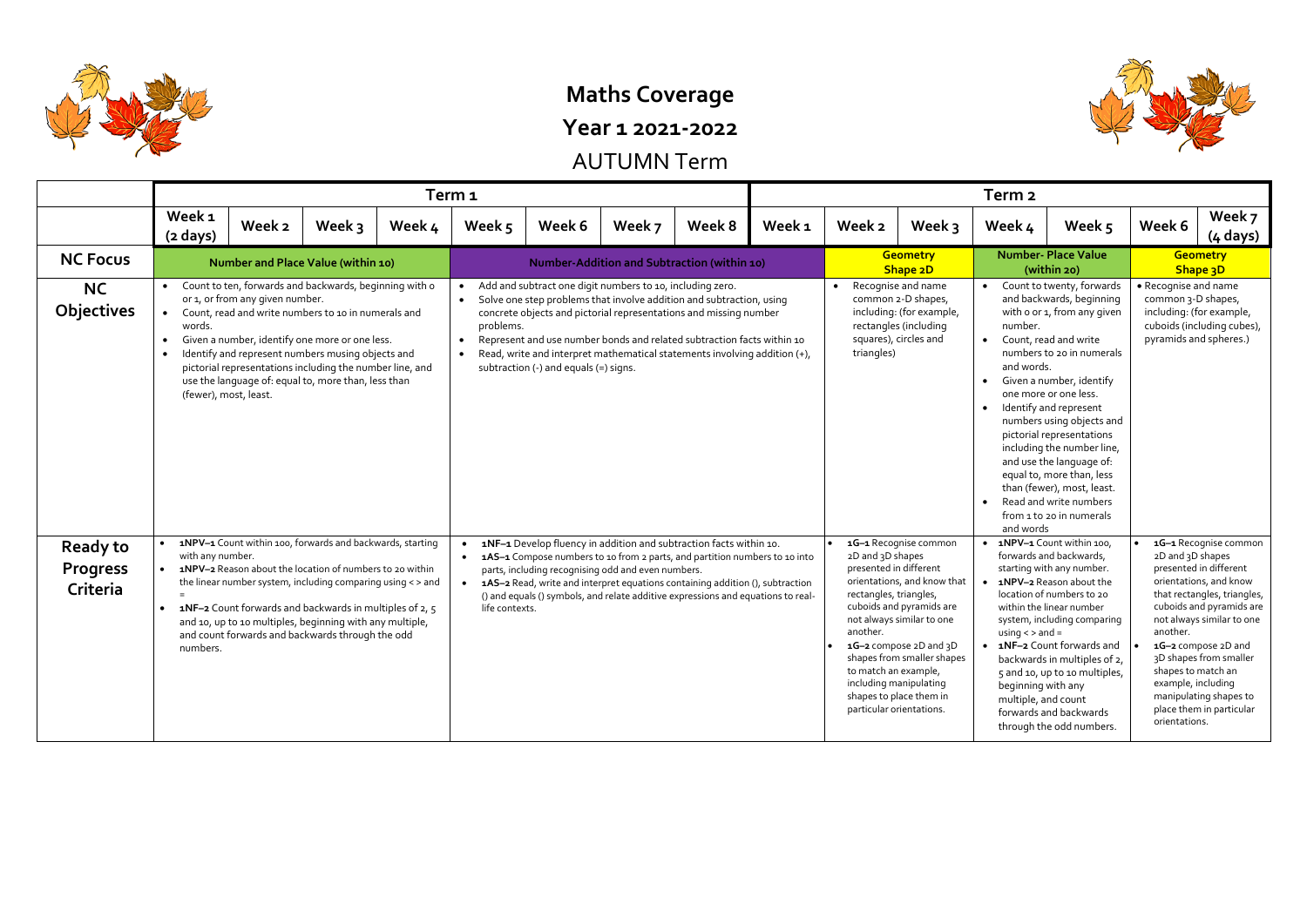| <b>White Rose</b><br><b>Small Steps</b>                                        | Sort objects<br>Count objects<br>Represent objects<br>Count, read and write forwards from any number o to<br>10<br>Count, read and writing backwards from any number o<br>to 10<br>Count one more<br>Count one less<br>One to one correspondence to start to compare groups<br>Compare groups using language such as equal,<br>more/greater, less/fewer<br>Introduce = $, >$ and < symbols<br>Compare numbers<br>Order groups of objects<br>Order numbers<br>Ordinal numbers (1st, 2nd, 3rd )<br>The number line<br>$\bullet$ | Part whole model<br><b>Addition symbol</b><br>Fact families - Addition facts<br>Find number bonds for numbers within 10<br>Systematic methods for number bonds within 10<br>Number bonds to 10<br>Compare number bonds<br>Addition: Adding together<br><b>Addition: Adding more</b><br>Finding a part<br>Subtraction: Taking away, how many left? Crossing out<br>Subtraction: Taking away, how many left? Introducing the subtraction<br>symbol<br>Subtraction: Finding a part, breaking apart<br>Fact families - The 8 facts<br><b>Subtraction: Counting back</b><br>Subtraction: Finding the difference<br>Comparing addition and subtraction statements $a + b > c$<br>Comparing addition and subtraction statements $a + b > c + d$<br>$\bullet$ | Recognise and name 2D<br>$\bullet$<br>shapes<br>Sort 2D shapes<br>Patterns with 2D shapes | Count forwards and<br>backwards and write<br>numbers to 20 in<br>numerals and words<br>Numbers from 11 to 20<br>Tens and ones<br>$\bullet$<br>Count one more and one<br><b>less</b><br>Compare groups of objects<br>$\bullet$<br>Compare numbers<br>Order groups of objects<br>Order numbers | Recognise and name<br>3D shapes<br>Sort 3D shapes<br>$\bullet$<br>Patterns with 3D<br>shapes |
|--------------------------------------------------------------------------------|-------------------------------------------------------------------------------------------------------------------------------------------------------------------------------------------------------------------------------------------------------------------------------------------------------------------------------------------------------------------------------------------------------------------------------------------------------------------------------------------------------------------------------|-------------------------------------------------------------------------------------------------------------------------------------------------------------------------------------------------------------------------------------------------------------------------------------------------------------------------------------------------------------------------------------------------------------------------------------------------------------------------------------------------------------------------------------------------------------------------------------------------------------------------------------------------------------------------------------------------------------------------------------------------------|-------------------------------------------------------------------------------------------|----------------------------------------------------------------------------------------------------------------------------------------------------------------------------------------------------------------------------------------------------------------------------------------------|----------------------------------------------------------------------------------------------|
| <b>EYFS Revisit</b><br>(potential gaps in<br>learning from<br>previous year)   |                                                                                                                                                                                                                                                                                                                                                                                                                                                                                                                               | Subtraction - fluency in counting backwards<br>Number bonds to $5$ – including subtraction facts<br>Number bonds to 10                                                                                                                                                                                                                                                                                                                                                                                                                                                                                                                                                                                                                                | $\bullet$                                                                                 | Teen number composition                                                                                                                                                                                                                                                                      | 3D shape/2D shape<br>confusion                                                               |
| Consolidation<br>Required<br>(based on current<br>End of Block<br>Assessments) |                                                                                                                                                                                                                                                                                                                                                                                                                                                                                                                               |                                                                                                                                                                                                                                                                                                                                                                                                                                                                                                                                                                                                                                                                                                                                                       | $\bullet$                                                                                 |                                                                                                                                                                                                                                                                                              |                                                                                              |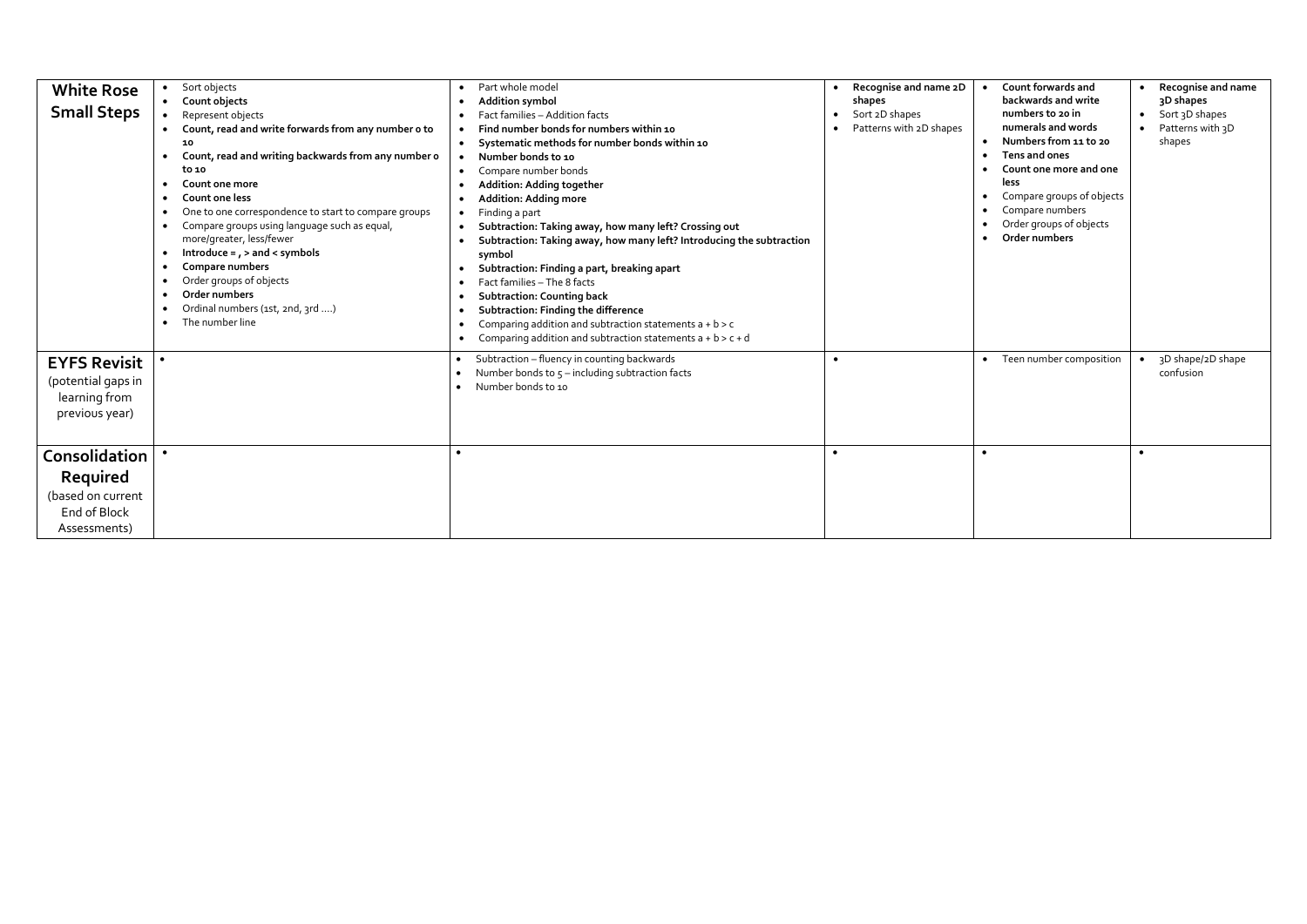

## **Maths Coverage**

#### **Year 1 2021-2022**

### SPRING Term

|                                                                                | Term วุ                                                                                                                                                                                                                                                                                                                                                                                                                                                                        |                                                                                                                                                                                                                                                                                                                                                                                      |        |        |                                                                                                                                                                                                                                                                                                                                                                                                                                                               |                                                                                                                                                                                                                                                                                                                                                                                     |        | Term 4 |           |                                                                                                                                                                                                                                                                                                                                                                                                                                                                                                                                                |                                                                                                     |                                                                                                                                                |                                   |  |  |
|--------------------------------------------------------------------------------|--------------------------------------------------------------------------------------------------------------------------------------------------------------------------------------------------------------------------------------------------------------------------------------------------------------------------------------------------------------------------------------------------------------------------------------------------------------------------------|--------------------------------------------------------------------------------------------------------------------------------------------------------------------------------------------------------------------------------------------------------------------------------------------------------------------------------------------------------------------------------------|--------|--------|---------------------------------------------------------------------------------------------------------------------------------------------------------------------------------------------------------------------------------------------------------------------------------------------------------------------------------------------------------------------------------------------------------------------------------------------------------------|-------------------------------------------------------------------------------------------------------------------------------------------------------------------------------------------------------------------------------------------------------------------------------------------------------------------------------------------------------------------------------------|--------|--------|-----------|------------------------------------------------------------------------------------------------------------------------------------------------------------------------------------------------------------------------------------------------------------------------------------------------------------------------------------------------------------------------------------------------------------------------------------------------------------------------------------------------------------------------------------------------|-----------------------------------------------------------------------------------------------------|------------------------------------------------------------------------------------------------------------------------------------------------|-----------------------------------|--|--|
|                                                                                | Week <sub>1</sub><br>(3 days)                                                                                                                                                                                                                                                                                                                                                                                                                                                  | Week 2                                                                                                                                                                                                                                                                                                                                                                               | Week 3 | Week 4 | Week 5                                                                                                                                                                                                                                                                                                                                                                                                                                                        | Week 6                                                                                                                                                                                                                                                                                                                                                                              | Week 1 | Week 2 |           | Week 3                                                                                                                                                                                                                                                                                                                                                                                                                                                                                                                                         | Week 4                                                                                              | Week 5                                                                                                                                         | Week 6                            |  |  |
| <b>NC Focus</b>                                                                |                                                                                                                                                                                                                                                                                                                                                                                                                                                                                | Number-Addition and Subtraction (within 20)                                                                                                                                                                                                                                                                                                                                          |        |        |                                                                                                                                                                                                                                                                                                                                                                                                                                                               | Number- Place Value (within 50) (x2, x5, x10 to be included)                                                                                                                                                                                                                                                                                                                        |        |        |           |                                                                                                                                                                                                                                                                                                                                                                                                                                                                                                                                                | <b>Measure-Length and Height</b>                                                                    |                                                                                                                                                | <b>Measure- Weight and Volume</b> |  |  |
| <b>NC Objectives</b>                                                           | Represent and use number bonds and related subtraction facts within 20<br>Read, write and interpret mathematical statements involving addition $(+)$ ,<br>subtraction (-) and equals (=) signs.<br>Add and subtract one-digit and two-digit numbers to 20, including zero.<br>Solve one step problems that involve addition and subtraction, using<br>$\bullet$<br>concrete objects and pictorial representations, and missing number<br>problems such as $7 = \mathbb{Z} - 9$ |                                                                                                                                                                                                                                                                                                                                                                                      |        |        | Count to 50 forwards and backwards, beginning with o or 1, or from any<br>number.<br>Count, read and write numbers to 50 in numerals.<br>$\bullet$<br>Given a number, identify one more or one less.<br>Identify and represent numbers using objects and pictorial representations<br>$\bullet$<br>including the number line, and use the language of: equal to, more than,<br>less than (fewer), most, least.<br>Count in multiples of twos, fives and tens. |                                                                                                                                                                                                                                                                                                                                                                                     |        |        | $\bullet$ | Measure and begin to record<br>• Measure and begin to record<br>lengths and heights.<br>mass/weight, capacity and<br>Compare, describe and solve<br>volume.<br>practical problems for: lengths and<br>Compare, describe and solve<br>$\bullet$<br>heights (for example, long/short,<br>practical problems for<br>longer/shorter, tall/short,<br>mass/weight: [for example,<br>double/half)<br>heavy/light, heavier than, lighter<br>than]; capacity and volume [for<br>example, full/empty, more than,<br>less than, half, half full, quarter] |                                                                                                     |                                                                                                                                                |                                   |  |  |
| <b>Ready to</b><br><b>Progress</b><br>Criteria                                 | life contexts.                                                                                                                                                                                                                                                                                                                                                                                                                                                                 | • 1NF-1 Develop fluency in addition and subtraction facts within 10.<br>• 1AS-1 Compose numbers to 10 from 2 parts, and partition numbers to 10 into<br>parts, including recognising odd and even numbers.<br>• 1AS-2 Read, write and interpret equations containing addition (+), subtraction<br>(-) and equals (=) symbols, and relate additive expressions and equations to real- |        |        | $\bullet$<br>number.<br>$\bullet$                                                                                                                                                                                                                                                                                                                                                                                                                             | 1NPV-1 Count within 100, forwards and backwards, starting with any<br>1NPV-2 Reason about the location of numbers to 20 within the linear number<br>system, including comparing using < > and =<br>1NF-2 Count forwards and backwards in multiples of 2, 5 and 10, up to 10<br>multiples, beginning with any multiple, and count forwards and<br>backwards through the odd numbers. |        |        |           |                                                                                                                                                                                                                                                                                                                                                                                                                                                                                                                                                |                                                                                                     |                                                                                                                                                |                                   |  |  |
| <b>White Rose</b><br><b>Small Steps</b>                                        | Add by counting on<br>• Find & make number bonds<br>• Add by making 10<br>$\bullet$<br>Subtraction - Crossing 10 (1)<br>$\bullet$<br>Subtraction - Crossing 10 (2)<br><b>Related Facts</b><br>$\bullet$<br><b>Compare Number Sentences</b>                                                                                                                                                                                                                                     | Subtraction - Not crossing 10                                                                                                                                                                                                                                                                                                                                                        |        |        | • Numbers to 50<br>Tens and ones<br>$\bullet$<br>Represent numbers to 50<br>$\bullet$<br>One more one less<br>$\bullet$<br>Compare objects within 50<br>$\bullet$<br>Compare numbers within 50<br>$\bullet$<br>Order numbers within 50<br>$\bullet$<br>$\bullet$ Count in 25<br>$\bullet$ Count in 5<br>• Count in 10s                                                                                                                                        |                                                                                                                                                                                                                                                                                                                                                                                     |        |        | units     |                                                                                                                                                                                                                                                                                                                                                                                                                                                                                                                                                | • Compare lengths and heights<br>• Measure length- non-standard<br>• Measure length- standard units | • Introduce weight and mass<br>• Measure mass<br>• Compare mass<br>• Introduce capacity<br>Measure capacity<br>$\bullet$<br>• Compare capacity |                                   |  |  |
| <b>EYFS Revisit</b><br>(potential gaps in<br>learning from<br>previous year)   | • Odds and evens                                                                                                                                                                                                                                                                                                                                                                                                                                                               |                                                                                                                                                                                                                                                                                                                                                                                      |        |        | $\bullet$                                                                                                                                                                                                                                                                                                                                                                                                                                                     |                                                                                                                                                                                                                                                                                                                                                                                     |        |        |           | • Double facts                                                                                                                                                                                                                                                                                                                                                                                                                                                                                                                                 |                                                                                                     | $\bullet$                                                                                                                                      |                                   |  |  |
| Consolidation<br>Required<br>(based on current<br>End of Block<br>Assessments) |                                                                                                                                                                                                                                                                                                                                                                                                                                                                                |                                                                                                                                                                                                                                                                                                                                                                                      |        |        | $\bullet$                                                                                                                                                                                                                                                                                                                                                                                                                                                     |                                                                                                                                                                                                                                                                                                                                                                                     |        |        | $\bullet$ |                                                                                                                                                                                                                                                                                                                                                                                                                                                                                                                                                |                                                                                                     |                                                                                                                                                |                                   |  |  |

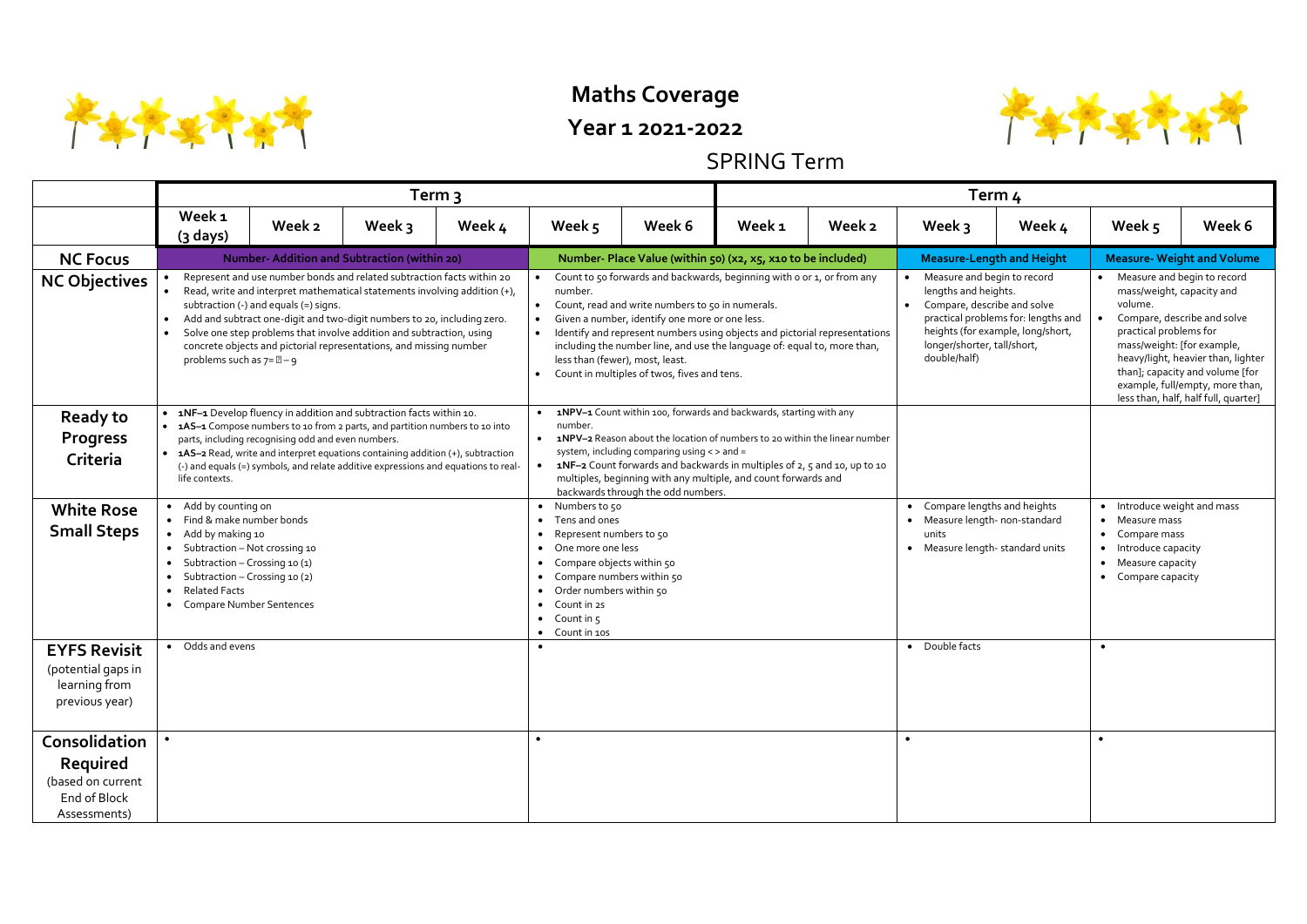

## **Maths Coverage**

**Year 1 2021-2022**

SUMMER Term

|                                                |                                                                                                                                                                                                                                                   |                                                                                                                                                                              | Term 5                                                                                                                                                                                                                                                                                                                                                                                                                                                                                                                                                                                                                            |                          |        |                                                                                                                                                  | Term 6                                                           |                                                                                                                                                                                                                                                                                                                                                                      |                                                                                                                                                                                                                                                                                                                                    |                                                  |                                                                                                                                                                                                                                                                                                                                                                                                                                                                                                                                                                                                           |                     |                    |  |
|------------------------------------------------|---------------------------------------------------------------------------------------------------------------------------------------------------------------------------------------------------------------------------------------------------|------------------------------------------------------------------------------------------------------------------------------------------------------------------------------|-----------------------------------------------------------------------------------------------------------------------------------------------------------------------------------------------------------------------------------------------------------------------------------------------------------------------------------------------------------------------------------------------------------------------------------------------------------------------------------------------------------------------------------------------------------------------------------------------------------------------------------|--------------------------|--------|--------------------------------------------------------------------------------------------------------------------------------------------------|------------------------------------------------------------------|----------------------------------------------------------------------------------------------------------------------------------------------------------------------------------------------------------------------------------------------------------------------------------------------------------------------------------------------------------------------|------------------------------------------------------------------------------------------------------------------------------------------------------------------------------------------------------------------------------------------------------------------------------------------------------------------------------------|--------------------------------------------------|-----------------------------------------------------------------------------------------------------------------------------------------------------------------------------------------------------------------------------------------------------------------------------------------------------------------------------------------------------------------------------------------------------------------------------------------------------------------------------------------------------------------------------------------------------------------------------------------------------------|---------------------|--------------------|--|
|                                                | Week <sub>1</sub><br>$(4 \text{ days})$                                                                                                                                                                                                           | Week 2                                                                                                                                                                       | Week 3<br>$(4 \text{ days})$                                                                                                                                                                                                                                                                                                                                                                                                                                                                                                                                                                                                      | Week 4                   | Week 5 | Week 6                                                                                                                                           | Week <sub>1</sub>                                                | Week 2                                                                                                                                                                                                                                                                                                                                                               | Week 3                                                                                                                                                                                                                                                                                                                             | Week 4                                           | Week 5                                                                                                                                                                                                                                                                                                                                                                                                                                                                                                                                                                                                    | Week 6              | Week 7<br>(3 days) |  |
| <b>NC Focus</b>                                | <b>Number- Multiplication and Division</b><br>(Including $xz$ , $x5$ , 10)                                                                                                                                                                        |                                                                                                                                                                              |                                                                                                                                                                                                                                                                                                                                                                                                                                                                                                                                                                                                                                   | <b>Number- Fractions</b> |        |                                                                                                                                                  | Geometry-<br><b>Position and</b><br><b>Direction</b>             |                                                                                                                                                                                                                                                                                                                                                                      | <b>Number- Place Value</b><br>(within 50) (x2, x5, x10 to be<br>included)<br><b>Number- Place Value</b><br>$(within -100)$                                                                                                                                                                                                         |                                                  | <b>Measure- Money</b>                                                                                                                                                                                                                                                                                                                                                                                                                                                                                                                                                                                     | <b>Measure-Time</b> |                    |  |
| <b>NC Objectives</b>                           | Count in multiples of twos, fives and tens.<br>Solve one step problems involving<br>multiplication and division, by calculating<br>the answer using concrete objects, pictorial<br>representations and arrays with the support<br>of the teacher. |                                                                                                                                                                              | Recognise, find and name a half as one of<br>two equal parts of an object, shape or<br>quantity.<br>Recognise, find and name a quarter as one<br>$\bullet$<br>of four equal parts of an object, shape or<br>quantity.<br>Compare, describe and solve practical<br>$\bullet$<br>problems for: lengths and heights (for<br>example, long/short, longer/shorter,<br>tall/short, double/half)<br>Compare, describe and solve practical<br>problems for: mass/weight [for example,<br>heavy/light, heavier than, lighter than];<br>capacity and volume [for example,<br>full/empty, more than, less than, half, half<br>full, quarter] |                          |        | Describe<br>$\bullet$<br>position,<br>direction<br>and<br>movement<br>, including<br>whole,<br>half,<br>quarter<br>and three<br>quarter<br>turns | numbers to 100 in<br>numerals.<br>$\bullet$<br>than, most, least | Count to and across 100,<br>forwards and backwards,<br>beginning with o or 1, or<br>from any given number.<br>Count, read and write<br>Given a number, identify<br>one more and one less.<br>Identify and represent<br>numbers using objects and<br>pictorial representations<br>including the number line,<br>and use the language of:<br>equal to, more than, less | value of different<br>and notes.                                                                                                                                                                                                                                                                                                   | Recognise and know the<br>denominations of coins | Sequence events in<br>chronological order using<br>language [for example,<br>before and after, next,<br>first, today, yesterday,<br>tomorrow, morning,<br>afternoon and evening.<br>Recognise and use<br>language relating to<br>dates, including days of<br>the week, weeks, months<br>and years.<br>Tell the time to the hour<br>and half past the hour and<br>draw the hands on a clock<br>face to show these times.<br>Compare, describe and<br>$\bullet$<br>solve practical problems<br>for time [for example,<br>quicker, slower, earlier,<br>later]<br>Measure and begin to<br>record time (hours, |                     |                    |  |
| <b>Ready to</b><br><b>Progress</b><br>Criteria | numbers.                                                                                                                                                                                                                                          | • 1NF-2 Count forwards and backwards in<br>multiples of 2, 5 and 10, up to 10 multiples,<br>beginning with any multiple, and count<br>forwards and backwards through the odd |                                                                                                                                                                                                                                                                                                                                                                                                                                                                                                                                                                                                                                   |                          |        |                                                                                                                                                  |                                                                  | • 1NPV-1 Count within 100,<br>• 1NPV-2 Reason about the<br>$using <$ > and =<br>numbers.                                                                                                                                                                                                                                                                             | forwards and backwards,<br>starting with any number.<br>location of numbers to 20<br>within the linear number<br>system, including comparing<br>• 1NF-2 Count forwards and<br>backwards in multiples of 2,<br>5 and 10, up to 10 multiples,<br>beginning with any multiple,<br>and count forwards and<br>backwards through the odd |                                                  |                                                                                                                                                                                                                                                                                                                                                                                                                                                                                                                                                                                                           |                     |                    |  |